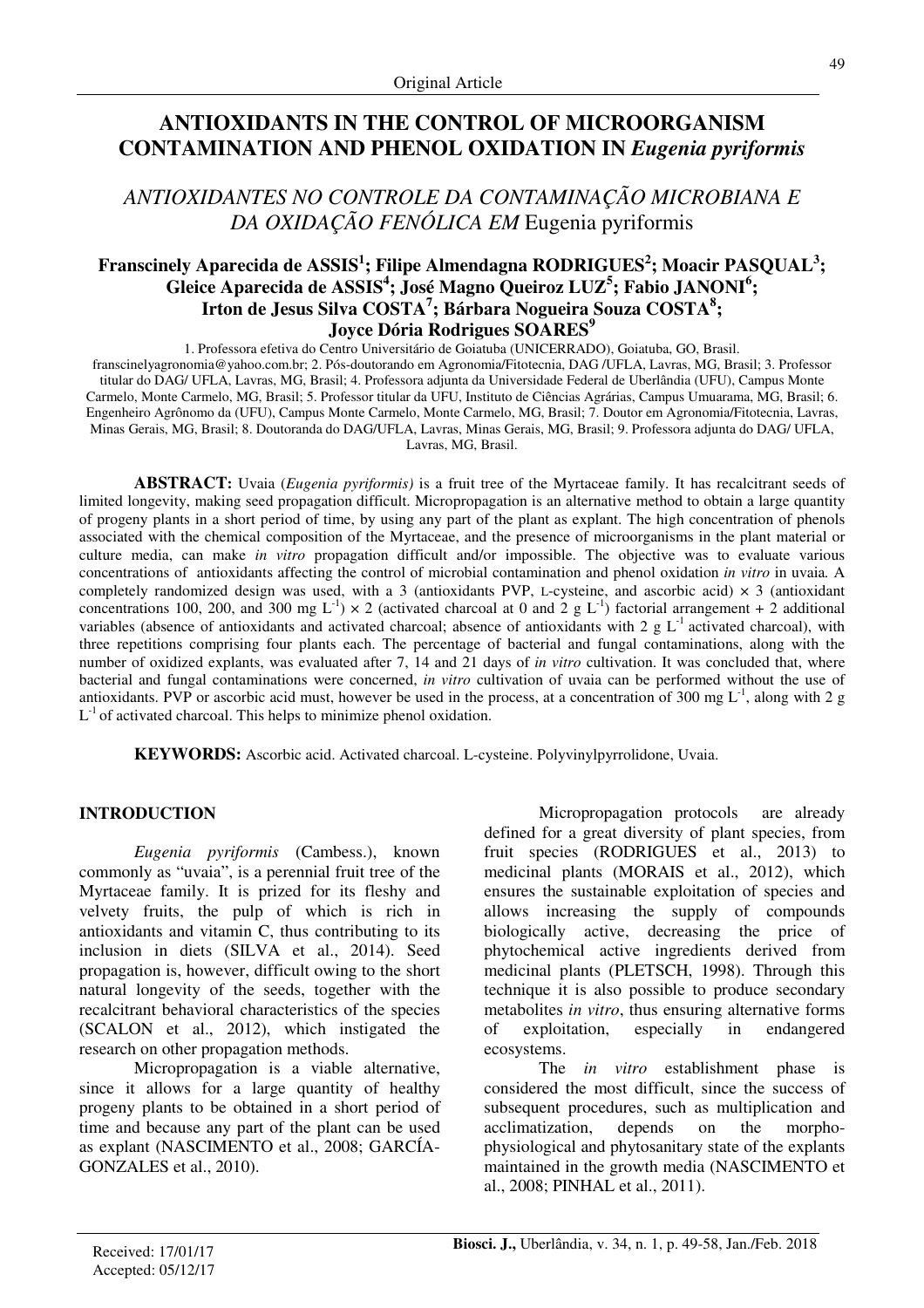A serious problem associated with micropropagation is contamination by microorganisms (bacteria and fungal). These agents establish themselves in the growth media and/or plant material and may lead to the death of the explants by lowering the pH of the media, by the production of toxic metabolites or via competition for nutrients (SOUSA et al., 2007; LEONE et al., 2016).

During the *in vitro* establishment phase there is also a need to control oxidation caused by phenolic exudation at the sites where the explants were cut, which are responsible for darkening the explants via the activity of peroxidase enzymes (LAUKKANEN et al., 2000) and polyphenol oxidase (WILLADINO et al., 2013).

Uvaia, like other Myrtaceae, has a high concentration of phenolic acids in its chemical composition (HAMINIUK et al., 2014). Phenols and other exudates in *in vitro* cultivation systems can compromise the micropropagation process, since they inhibit the initial growth of the explants, which may lead to its death (BASSAN et al., 2006). The concentration of such compounds is related to the type of explant used, with nodal segments usually presenting lower concentrations than do apical segments (GOLLE et al., 2012), which justifies the addition of antioxidant substances to the culture media.

Research is currently being developed regarding the effects of antioxidants PVP, Lcysteine, ascorbic acid and activated charcoal on guava (*Psidium guajava* Linnaeus) (AGUILAR et al., 2016), lupin (*Lupinus mutabilis* Sweet) (MAMANI et al., 2014), 'alecrim-de-tabuleiro' (*Lippia gracilis* Schauer) (MARINHO et al., 2011), 'jacarandá da Bahia' *Dalbergia nigra* (Vell.) Allemao ex Benth. (SARTOR et al., 2013) respectively, in addition to other species, with the aim of controlling oxidative processes during micropropagation. These substances are effective in the antioxidant action and their cost is relatively smaller when compared to other substances, of equal action, available in the biotechnology market. In this way, the aim of the present research was to explore, besides the antioxidant potential, the antimicrobial action, because there is no reports in the literature on the action of these substances as antimicrobial/antioxidant agents in *E. pyriformis*, which highlights the relevance of the present study for the micropropagation of this fruit tree.

The aim of this study was, therefore, to evaluate the types and concentrations of antioxidants that control microbial contamination and phenol oxidation *in vitro* in *E. pyriformis.*

## **MATERIAL AND METHODS**

Nodal segments of *E. pyriformis* removed from adult plants were used as explants. The plants were previously sprayed with the antibiotic penicillin  $(1 \t g L<sup>-1</sup>)$ , three times per week, for a period of four weeks. In the second week, the systemic fungicide Cerconil WP® (thiophanatemethyl and chlorothalonil) (Iharabras S.A. Chemical Industries, Sorocaba, São Paulo, Brazil) was added to the pulverizations at a concentration of 2 g of commercial product per liter of water (adapted from RAMOS et al., 2013).

After the pulverizations, the young nodal segments were collected and taken to the Plant Tissue Culture Laboratory, Department of Agriculture, Federal University of Lavras (UFLA), Lavras, Minas Gerais, Brazil. Where they were washed with a neutral detergent and rinsed for 5 minutes in running water. The explants were then disinfected using a 70% alcohol solution with Tween 20 (one drop per 100 mL) for 90 seconds and immersed in a solution of sodium hypochlorite (1% active chlorine) for a period of 20 minutes. The explants were subsequently subjected to a triple wash in autoclaved distilled water inside a laminar flow cabinet.

Test tubes  $(20 \times 150 \text{ mm})$  containing 15 mL of Murashige and Skoog (MS) culture medium, comprised of salts and vitamins (MURASHIGE and SKOOG, 1962), and with the addition of 30 g  $L^{-1}$  of sucrose and 5.5 g  $L^{-1}$  of agar, were used in this study. The pH was adjusted to 5.8 and the medium autoclaved at 121°C and 1.2 atm for 20 minutes.

Methodology described by Golle et al. (2013) was used for inoculation *in vitro*, with the removal of existing leaf remains in each explant, each composed of two buds. In addition, the basal cut was performed at a slant, to increase contact surface area with the nutrient medium. All test tubes were kept in the dark in a plant growing room at a temperature of  $25 \pm 2$  °C for the duration of the study so as to minimize the effects of oxidation.

Evaluations were performed on days 7, 14 and 21 following *in vitro* cultivation, measuring the percentage of bacterial (presence of bacterial colonies near the explants) and fungal contamination (contamination formed of fungal mycelia near the explants), and phenol oxidation (explant darkening).

A completely randomized design was used, in a  $3 \times 3 \times 2 + 2$  factorial trial, in which the factors were: antioxidants [(Polyvinylpyrrolidone (PVP), Lcysteine and ascorbic acid)], concentrations (100, 200 and 300 mg  $L^{-1}$ ), activated charcoal (0 and 2 g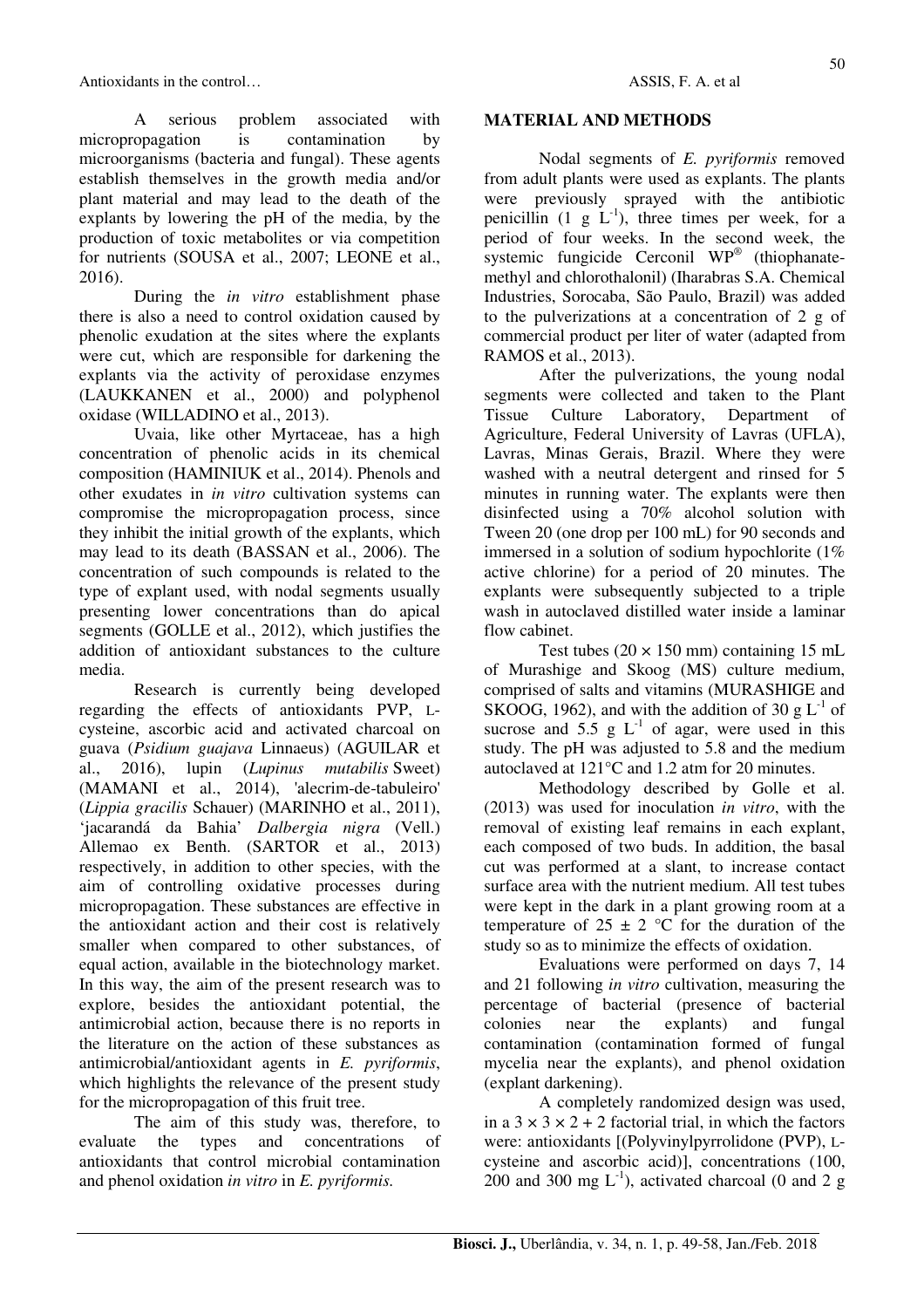$L^{-1}$ ) and additional factors (absence of antioxidants and activated charcoal; absence of antioxidants with 2 g  $L^{-1}$  activated charcoal), in a total of 20 treatments, with three repetitions of four explants, with one in each test tube.

The treatments were: T1: absence of antioxidant and activated charcoal; T2: absence of antioxidant and 2 g  $L^{-1}$  activated charcoal; T3: 100 mg  $L^{-1}$  PVP and  $0 \text{ g } L^{-1}$  activated charcoal; T4: 100 mg  $L^{-1}$  PVP and 2 g  $L^{-1}$  activated charcoal; T5: 200 mg  $L^{-1}$  PVP and 0 g  $L^{-1}$  activated charcoal; T6: 200 mg  $L^{-1}$  PVP and 2 g  $L^{-1}$  activated charcoal; T7: 300 mg  $L^{-1}$  PVP and 0 g  $L^{-1}$  activated charcoal; T8: 300 mg  $L^{-1}$  PVP and 2 g  $L^{-1}$  activated charcoal; T9: 100 mg  $L^{-1}$  L-cysteine and 0 g  $L^{-1}$  activated charcoal; T10: 100 mg  $L^{-1}$  L-cysteine and 2 g  $L^{-1}$  activated charcoal; T11: 200 mg  $L^{-1}$  L-cysteine and 0 g  $L^{-1}$ activated charcoal; T12: 200 mg  $L^{-1}$  L-cysteine and 2 g  $L^{-1}$  activated charcoal; T13: 300 mg  $L^{-1}$  Lcysteine and 0 g  $L^{-1}$  activated charcoal; T14: 300 mg  $L^{-1}$  L-cysteine and 2 g  $L^{-1}$  activated charcoal; T15: 100 mg  $L^{-1}$  ascorbic acid and 0 g  $L^{-1}$  activated charcoal; T16: 100 mg  $L^{-1}$  ascorbic acid and 2 g  $L^{-1}$ activated charcoal; T17: 200 mg  $L^{-1}$  ascorbic acid and 0 g  $L^{-1}$  activated charcoal; T18: 200 mg  $L^{-1}$ ascorbic acid and 2 g  $L^{-1}$  activated charcoal; T19: 300 mg  $L^{-1}$  ascorbic acid and 0 g  $L^{-1}$  activated charcoal; T20: 300 mg  $L^{-1}$  ascorbic acid and 2 g  $L^{-1}$ activated charcoal.

Data normality was analyzed using the Shapiro-Wilk test at the 5% significance level. An analysis of variance was performed on the data using  $R^{\circledast}$  (R DEVELOPMENT CORE TEAM, 2014) statistics software, while the means were compared using Tukey's test with 5% probability.

#### **RESULTS AND DISCUSSION**

All treatments were effective in controlling microbial activity (bacterial and fungal), with no contaminations seven days after inoculation. However, the following antioxidant treatments resulted in 50% or more of the uvaia explants being oxidized: PVP at all concentrations in the absence of activated charcoal (T3, T5 and T7); L-cysteine at the lowest and highest concentrations tested, in the absence (T9) and presence (T14) of activated charcoal, respectively; and ascorbic acid at the lowest concentration tested in the absence of activated charcoal (T15). No oxidation was observed in the T2, T4, T6 and T10 trials (Figure 1).

Fourteen days after inoculation, the explants exhibited similar behaviors to those observed at day 7 of bacterial and fungal contamination, except in T1 and T9 trials, where the absence of antioxidants (T1) or the use of 300 mg  $L^{-1}$  ascorbic acid (T19), both in the absence of activated charcoal, induced the appearance of bacterial colonies, even though they occurred in only 8.3% of the explants (Figure 2).



**Figure 1.** Frequency distribution (%) of oxidation (OXI) seven days after *in vitro* inoculation of *Eugenia pyriformis* with and without the use of antioxidant agents.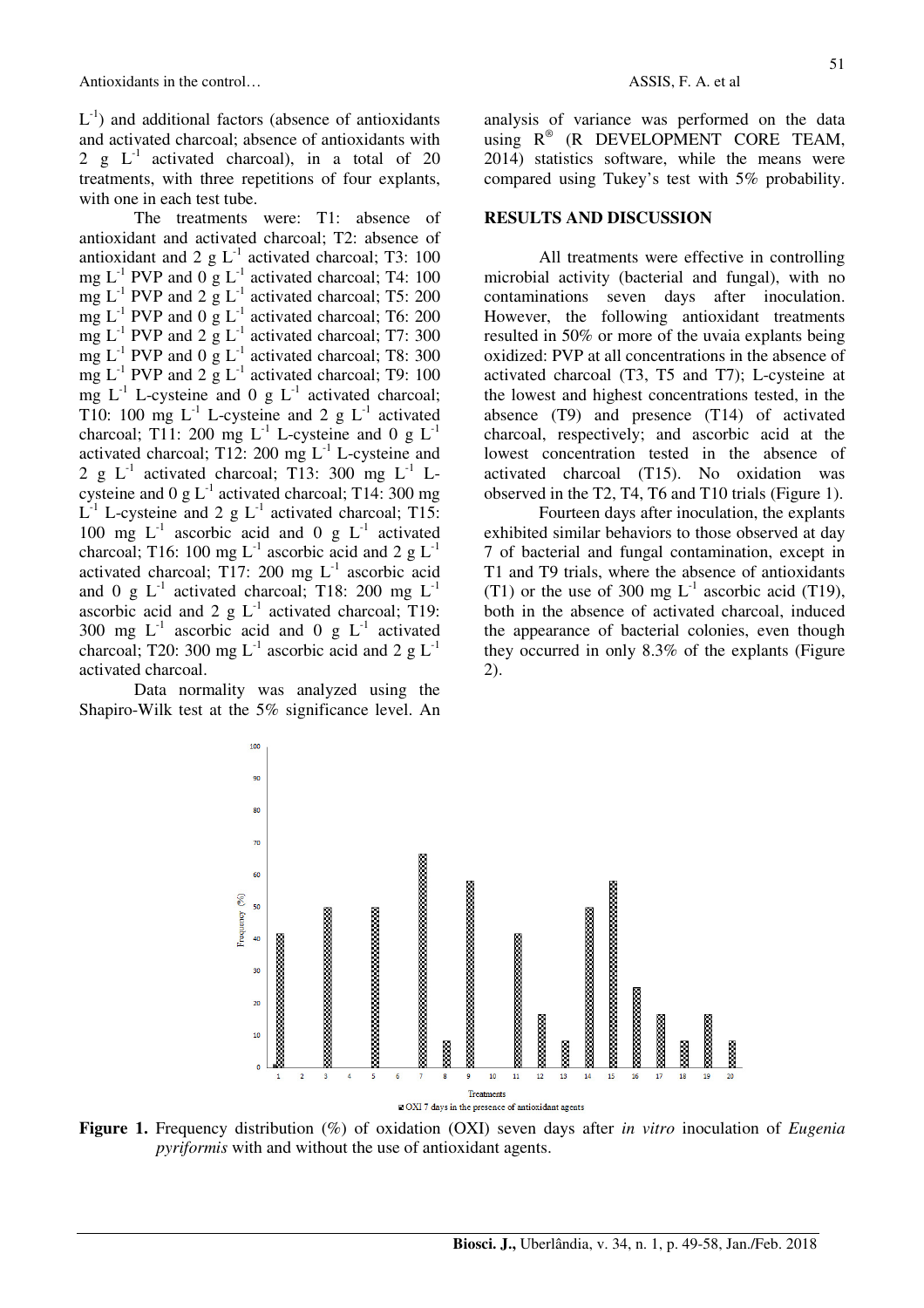

**Figure 2.** Frequency distribution (%) of bacterial contamination (BC) and oxidation (OXI) 14 days after *in vitro* inoculation of *Eugenia pyriformis* with and without antioxidant agents.

Where oxidation was concerned, treatments T1, T3, T5, T7, T9, T11, T12, T14 and T15 did not confer satisfactory protection of the plant material 14 days after *in vitro* inoculation. This was based on the occurrence of phenol oxidation and darkening in 50% or more of the explants. This occurred mainly when the antioxidants were not in the presence of activated charcoal (Figure 2).

After 21 days of inoculation (Figure 3), bacterial colonies developed in treatments T5 and T19 (Figure 4). Conversely, the appearance of fungal mycelia (Figure 5) was observed in T13. This was despite no more than 8.3% of explants being contaminated.



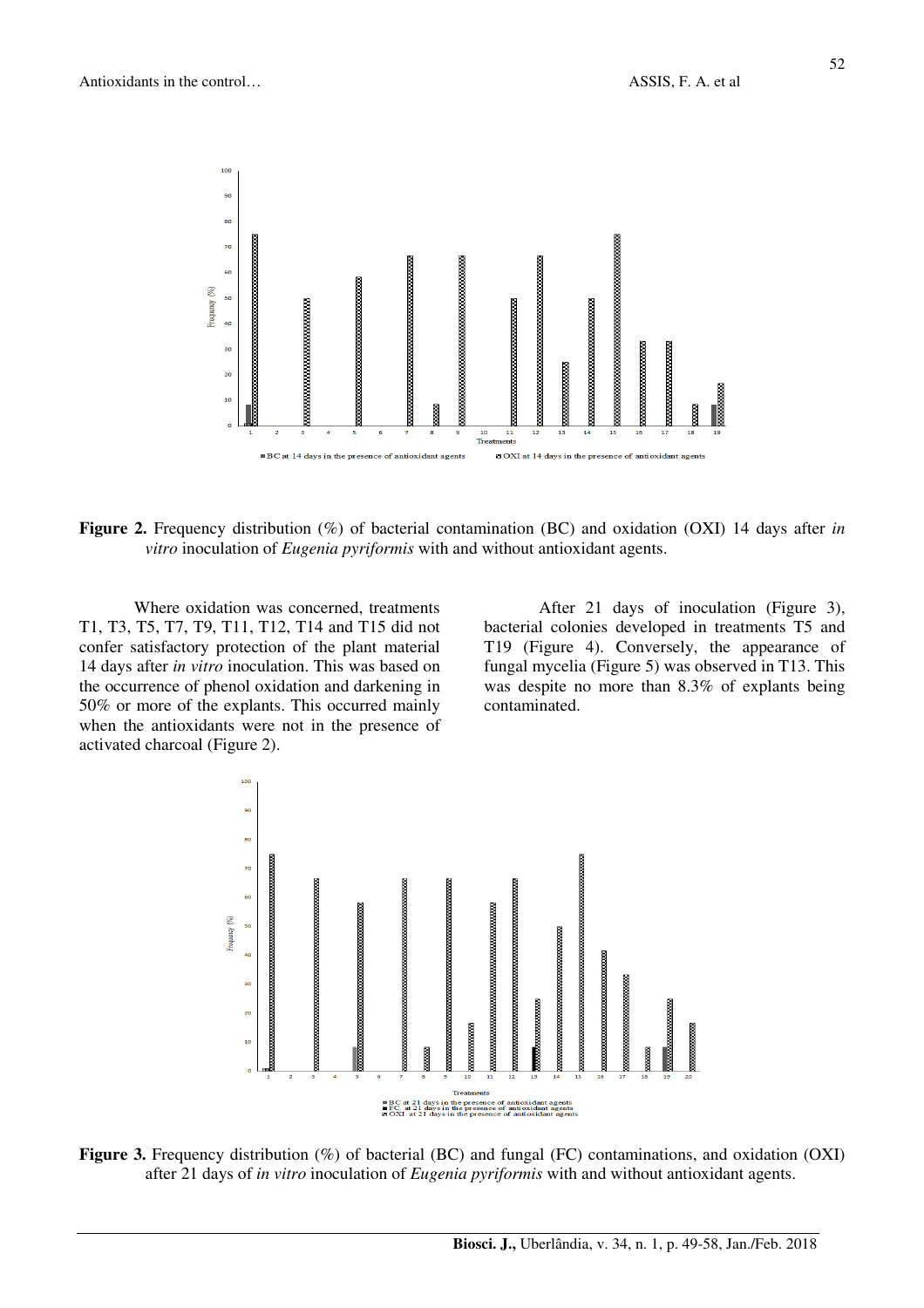

**Figure 4.** Bacterial contaminations of *in vitro* cultivations of *Eugenia pyriformis.*



**Figure 5.** Fungal contaminations of *in vitro* cultivations of *Eugenia pyriformis.* 

More than 50% of the explants in the treatments T1, T3, T5, T7, T9, T11, T12, T14 and T15 exhibited oxidation 21 days after *in vitro* inoculation (Figure 3).

The formation of bacterial colonies and/or fungal mycelia near the explants was negligible 7, 14 and 21 days after inoculation. This may have been due to the antimicrobial activity of the antioxidant agents tested (PVP, L-cysteine and activated charcoal) during micropropagation. Another explanation for the low frequency of bacterial contamination may be the result of the aseptic treatment of plants in the field. Both bactericides and fungicides were used prior to the inoculation, which may also have contributed to the protection of the plants following *in vitro* inoculation. This may have been due to the residual effects of those substances on the plants.

Even though the occurrence of microbial contamination was low in this study, it is important to control these microorganisms, as these contaminants can compete with the explants for the nutrients in the culture medium, releasing toxic metabolites that can lead to the death of the plant (PEREIRA et al., 2003). This creates obstacles for the tissue culture of plant species, especially ligneous plants (GOLLE et al., 2013).

In a similar study, Sousa et al. (2007) reported that supplementing culture medium with 0.1% activated charcoal  $(1 \times L^{-1})$  was effective in reducing bacterial and fungal contaminations by 60% (without activated charcoal) to 20% (with activated charcoal) during the micropropagation of the orchid, *Cattleya walkeriana*. In addition, the use of ascorbic acid (150 mg  $L^{-1}$ ), when used in conjunction with citric acid (200 mg  $L^{-1}$ ), helped to reduce bacterial contamination in guava buds, *Psidium guajava* L. (Myrtaceae) 72 hours after *in vitro* inoculation (CONCEPCIÓN et al., 2005).

Since oxidation was observed in all the time periods analyzed (Figure 6), the interaction between different types of antioxidants (PVP, L-cysteine and ascorbic acid), as well as their concentrations and activated charcoal, had a significant effect  $(p<0.05)$ on the reduction of phenolic exudation and darkening of the explants 7 days after inoculation.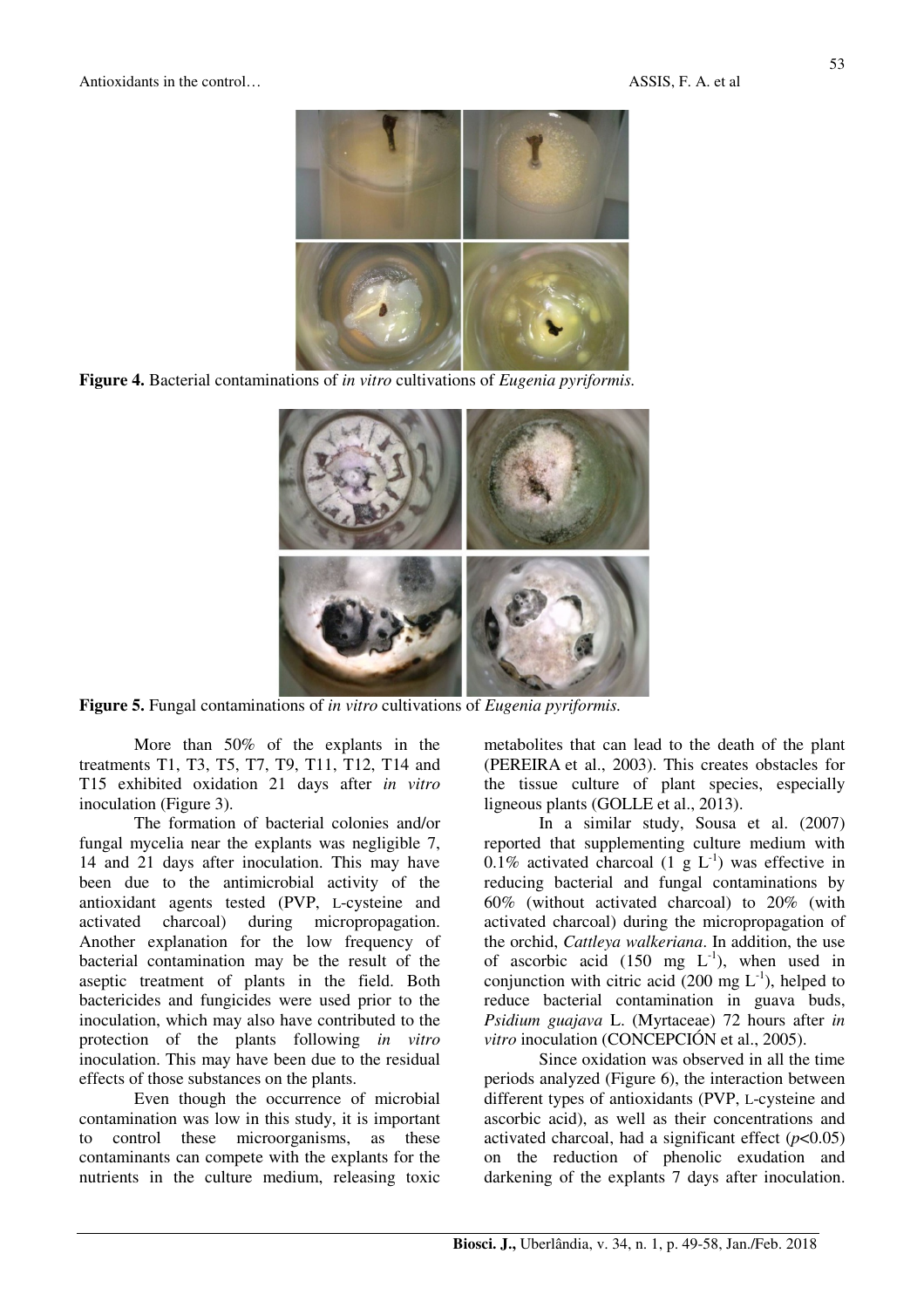

**Figure 6.** Oxidation in *Eugenia pyriformis in vitro* cultivation.

The lowest percentage of *E. pyriformis* oxidation resulted from the antioxidants L-cysteine or ascorbic acid used at a concentration of 300 mg  $L^{-1}$  without the addition of activated charcoal, when compared to that of PVP. The use of PVP or

ascorbic acid, when used at the same concentration, as well as  $2 \text{ g L}^{-1}$  activated charcoal, also decreased the oxidative process in uvaia more than the use of L-cysteine did (Table 1).

**Table 1.** Percentage of oxidation of *Eugenia pyriformis* explants treated with different types and concentrations of antioxidants, with and without activated charcoal, 7 days after *in vitro* inoculation.

| Antioxidant      | Concentration<br>$100 \text{ mg } L^{-1}$ |                                       | Concentration<br>$200 \text{ mg } L^{-1}$ |                                       | Concentration<br>$300 \text{ mg } L^{-1}$ |                                       |
|------------------|-------------------------------------------|---------------------------------------|-------------------------------------------|---------------------------------------|-------------------------------------------|---------------------------------------|
|                  | Activated<br>charcoal<br>$0 g L^{-1}$     | Activated<br>charcoal<br>$2 g L^{-1}$ | Activated<br>charcoal<br>$0 g L^{-1}$     | Activated<br>charcoal<br>$2 g L^{-1}$ | Activated<br>charcoal<br>$0 g L^{-1}$     | Activated<br>charcoal<br>$2 g L^{-1}$ |
| <b>PVP</b>       | 50.0a                                     | 0.0a                                  | 50.0 a                                    | 0.0a                                  | 66.7 a                                    | 8.3 b                                 |
| L-cysteine       | 58.3 a                                    | 0.0a                                  | 41.7 a                                    | 16.7a                                 | 8.3 b                                     | 50.0 a                                |
| Ascorbic<br>acid | 58.3 a                                    | 25.0a                                 | 16.7a                                     | 8.3 a                                 | 16.7 <sub>b</sub>                         | 8.3 b                                 |

Means followed by the same letter in the column do not significantly differ between each other, according to Tukey's test  $(p \le 0.05)$ .

Phenol oxidation, which is associated with the dark coloring of the explant, is another impediment to be overcome during the establishment of ligneous plants *in vitro*. According to Golle et al. (2012), the presence of oxidation in the explants, though undesirable, do not appear to hinder the establishment and development of the cultures *in vitro*. This was not confirmed in the present study because the oxidation compromised *E. pyriformis* micropropagation in a way that did not allow us to evaluate the development of the plants *in vitro*. The use of antioxidant agents is therefore justified, especially for the cultivation of Myrtaceae. This is due to the elevated release of phenolic compound exudates in the culture medium (AGUILAR et al., 2016).

Similarly, the following the development of an *in vitro* protocol for the guava tree, Aguilar et al. (2016) reported that the best treatment with an antioxidant and disinfectant was obtained using 0.5% PVP, 5% chlorine and 3 drops of tween 20. This ensured the survival of 90% of the explants. Likewise, the addition of 15 mL  $L^{-1}$  ascorbic acid to the MS culture medium was efficient in preventing oxidation in banana tree explants (*Musa* spp.). This helped to maintain the green color of the pseudostem, indicating that the quality of the plant material used as explant was preserved (ANICEZIO, 2012).

The interaction between antioxidants and their concentrations had a significant effect  $(p<0.05)$ on explant oxidation 14 days after *in vitro* inoculation. The use of 200 mg  $L^{-1}$  ascorbic acid led to more than 50% reduction in the percentage of phenol oxidation over that observed when using Lcysteine (Table 2).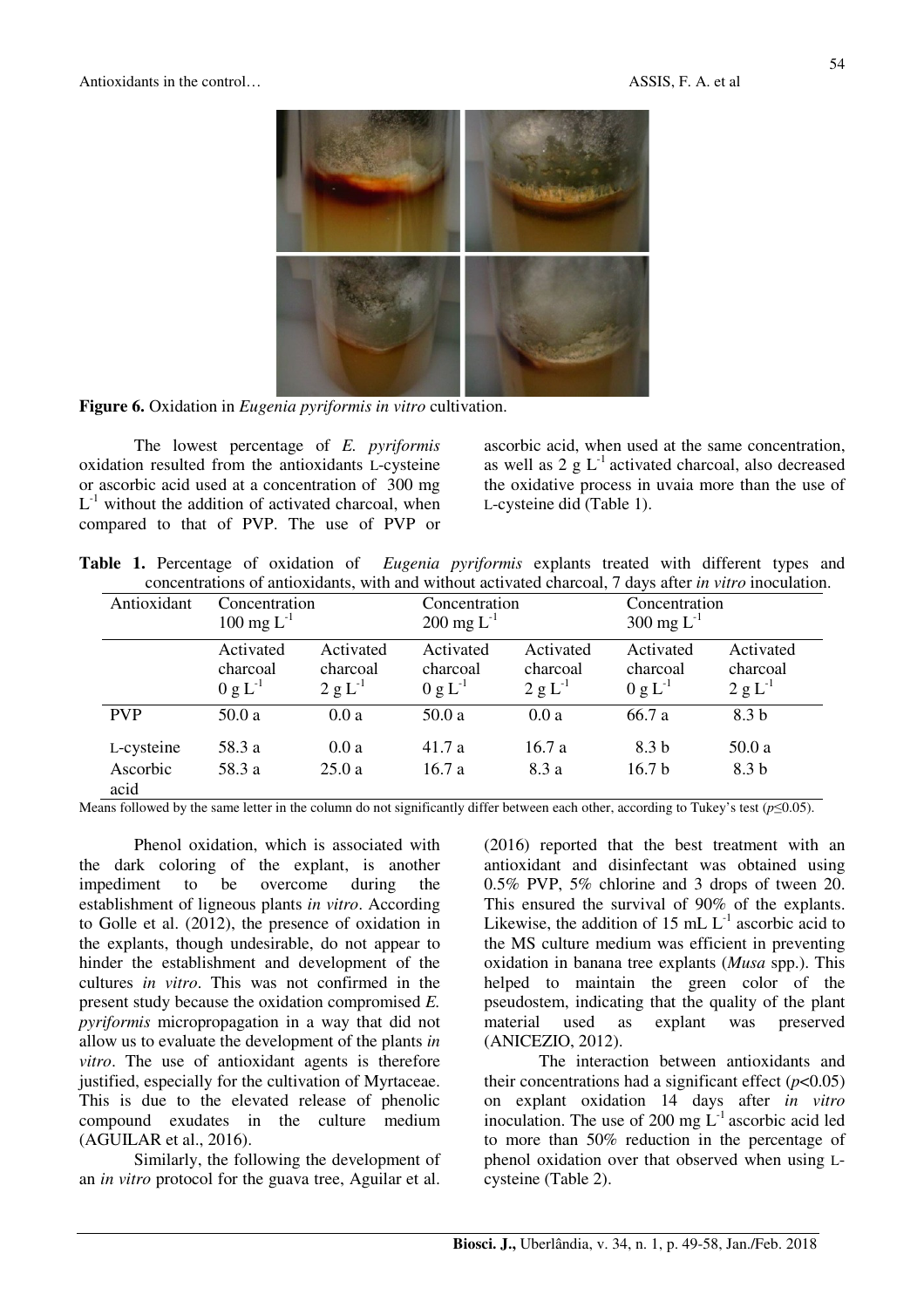|               | Concentrations           |                         |                          |  |  |
|---------------|--------------------------|-------------------------|--------------------------|--|--|
| Antioxidant   | $100 \text{ mg } L^{-1}$ | $200 \text{ mg L}^{-1}$ | $300 \text{ mg } L^{-1}$ |  |  |
| <b>PVP</b>    | 8.3 a                    | $29.2$ ab               | 37.5 a                   |  |  |
| L-cysteine    | 16.7 a                   | 58.3 a                  | 37.5 a                   |  |  |
| Ascorbic acid | 37.5 a                   | 20.8 <sub>b</sub>       | 16.7 a                   |  |  |

**Table 2.** Percentage of oxidation of *Eugenia pyriformis* explants subjected to different types and concentrations of antioxidants 14 days following *in vitro* inoculation.

Means followed by the same letter in the column do not significantly differ between each other, according to Tukey's test (*p*≤0.05).

With regard to the same period of time, there was a significant interaction  $(p<0.05)$  between antioxidants and activated charcoal. The use of PVP, regardless of the concentration, when used in conjunction with 2 g  $L^{-1}$  activated charcoal, led to a reduction in phenolic exudation that was 13.8 times less that that caused by the use of L-cysteine (Table 3).

**Table 3.** Percentage of oxidation of *Eugenia pyriformis* explants subjected to different levels of activated charcoal and types of antioxidant, 14 days following *in vitro* inoculation.

|               | Activated charcoal |                  |
|---------------|--------------------|------------------|
| Antioxidant   | $0 g L^{-1}$       | $2 g L^{-1}$     |
| <b>PVP</b>    | 47.2 a             | 2.8 <sub>b</sub> |
| L-cysteine    | 36.1a              | 38.9 a           |
| Ascorbic acid | 30.5a              | 19.4 ab          |

Means followed by the same letter in the column do not significantly differ between each other, according to Tukey's test (*p*≤0.05).

Similarly, Costa et al. (2007) also reported that PVP and activated charcoal were agents capable of reducing phenol oxidation. The addition of 0.5 g  $L^{-1}$  PVP or 3.0 g  $L^{-1}$  activated charcoal to the MS culture medium contributed to the lower percentage of oxidation of pepper-rosmarin (*Lippia sidoides* Cham.) *in vitro,* increasing survival rates of the explants, when compared to the controls (absence of antioxidants).

Twenty-one days after *in vitro* inoculation, there was a significant  $(p<0.05)$  interaction between antioxidants and activated charcoal. It was concluded that the use of PVP, regardless of the concentrations used, and when used in with the presence of 2 g  $L^{-1}$  of activated charcoal, appeared to reduce the extent of oxidation *in vitro* more than L-cysteine did. As a result, there was 41.6% more oxidation in the explants when L-cysteine was used than in those in which PVP was used (Table 4).

**Table 4.** Percentage of oxidation of *Eugenia pyriformis* explants treated with different levels of activated charcoal and types of antioxidant 21 days after *in vitro* inoculation.

|               | Activated charcoal |                  |  |
|---------------|--------------------|------------------|--|
| Antioxidant   | 0 g L              | 2gL              |  |
| <b>PVP</b>    | 52.8 a             | 2.8 <sub>b</sub> |  |
| L-cysteine    | 50.0a              | 44.4 a           |  |
| Ascorbic acid | 33.3a              | $22.2$ ab        |  |

Means followed by the same letter in the column do not significantly differ between each other, according to Tukey's test (*p*≤0.05).

The use of PVP  $(10 \text{ g L}^{-1})$  in semi-solid medium or 5 g  $L^{-1}$  in liquid medium) and activated charcoal (250 or 500 mg  $L^{-1}$  in semi-solid culture medium) resulted in less explant oxidation of the forest species *Terminalia amazonia* (Gmel.) Excell. This was observed only in the upper and lower parts, with no color alteration of the culture medium, in addition to increased survival of the plant material established *in vitro* (MÉNDEZ-ÁLVAREZ and ABDELNOUR-ESQUIVEL, 2014).

The results of PVP use are related to the properties of this polymer, which has the ability to absorb organic compounds using hydrogen molecules, such as phenols, thereby reducing or avoiding oxidation (CONCEPCIÓN et al., 2005).

Even though the use of antioxidant agents is not necessary for the control of microbial contaminants, its use is useful for minimizing oxidative processes, making the cultivation of *E. pyriformis in vitro* viable.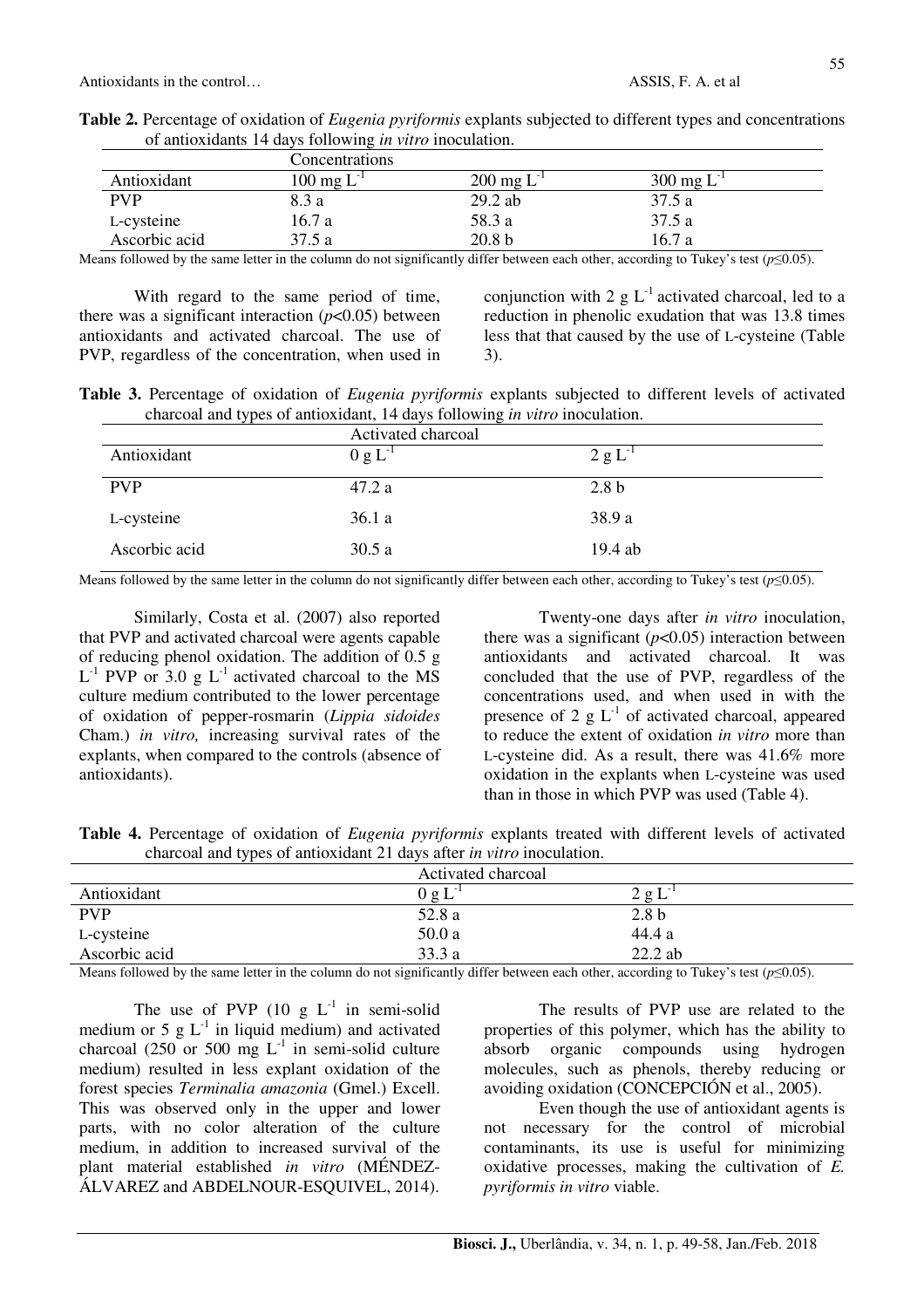Antioxidants in the control… ASSIS, F. A. et al.

#### **CONCLUSION**

With regard to bacterial and fungal contaminations, the *in vitro* cultivation of *E. pyriformis* can be performed without the use of antioxidant agents. However, PVP or ascorbic acid, at a concentration of  $300 \text{ mg } L^{-1}$ , when used in conjunction with 2 g  $L^{-1}$  activated charcoal, is

recommended for minimizing the effects of phenol oxidation.

## **ACKNOWLEDGEMENTS**

We thank the CNPq for financially supporting the project and granting the first author a Junior Post-Doctoral research fellowship.

**RESUMO:** A uvaia *Eugenia pyriformis* é uma frutífera da família das mirtáceas cujas sementes apresentam longevidade curta e aspecto recalcitrante, fato que dificulta a propagação seminífera. A micropropagação surge como alternativa para obtenção de grande quantidade de mudas em curto período de tempo, por meio da utilização de qualquer parte da planta como explante. A elevada concentração de fenóis associados à composição química das mirtáceas e a presença de microrganismos no material vegetal ou no meio de cultura podem dificultar e/ou impossibilitar a propagação *in vitro*. Objetivou-se avaliar tipos e concentrações de antioxidantes no controle da contaminação microbiana e da oxidação fenólica *in vitro* de *E. pyriformis.* Utilizou-se o delineamento inteiramente casualizado em esquema fatorial 3 (antioxidantes – PVP, L-cisteína e ácido ascórbico) x 3 (concentrações - 100, 200 e 300 mg L-1) x 2 (carvão ativado – 0 e 2  $g L^{-1}$ ) + 2 adicionais (ausência de antioxidantes e de carvão ativado; ausência de antioxidantes com 2 g L<sup>-1</sup> de carvão ativado), com três repetições constituídas por quatro plantas. Após sete, 14 e 21 dias do cultivo *in vitro* foram avaliadas a porcentagem de contaminação bacteriana, fúngica e de explantes oxidados. Conclui-se que o cultivo *in vitro* de *E. pyriformis*, em relação as contaminações bacterianas e fúngicas, pode ser efetuado sem a utilização de agentes antioxidantes. Entretanto, para reduzir a oxidação fenólica deve ser utilizado o PVP ou ácido ascórbico, ambos na concentração de 300 mg  $L^{-1}$ , associados a 2 g  $L^{-1}$  de carvão ativado.

**PALAVRAS-CHAVE:** Ácido ascórbico. Carvão ativado. L-cisteína. Polivinilpirrolidona. Uvaia.

#### **REFERENCES**

AGUILAR, L. P.; ESPINO, H. S.; MONTERO, L. L. V.; SEGOVIA, C. P.; BENÍTEZ, S. F. Propagación *in vitro* de guayaba (*Psidium guajava* L.) a partir de segmentos nodales. **Rev. Mex. Cienc. Agríc**., v. 7, n. 2, p. 375-386, 2016.

ANICEZIO, L. C. Efeito de antioxidantes e descontaminantes no estabelecimento de explantes de bananeira (*Musa* spp) *in vitro*. **Uniciências**, v. 16, n. 1, p. 9-16, 2012.

BASSAN, J. S.; REINIGER, L. R. S.; ROCHA, B. H. G.; SEVERO, C. R. P.; FLÔRES, A. V. Oxidação fenólica, tipo de explante e meios de cultura no estabelecimento *in vitro* de canafístula (*Peltophorum dubium*  (Spreng.) Taub.). **Ci. Fl***.*, v. 16, n. 4, p. 381-390, 2006. https://doi.org/10.5902/198050981919

CONCEPCIÓN, O.; NÁPOLES, L.; PÉREZ, A. T.; HERNÁNDEZ, M.; PERALTA, N.; TRUJILLO, R. Efecto de tres antioxidantes en el cultivo *in vitro* de ápices de guayaba (*Psidium guajava* L.). relación entre el origen del explante y el contenido de compuestos fenólicos. **Cultivos Tropicales**, v. 26, n. 1, p. 33-39, 2005.

COSTA, A. S.; ARRIGONI-BLANK, M. F.; BLANK, A. F.; MENDONÇA, A. B.; AMANCIO, V. F.; LEDO, A. S. Estabelecimento de alecrim-pimenta *in vitro*. **Hortic. bras**., v. 25, n. 1, p. 68-72, 2007. https://doi.org/10.1590/S0102-05362007000100013

GARCÍA-GONZÁLES, R.; QUIROZ, K.; CARRASCO, B.; CALIGARI, P. Plant tissue culture: Current status, opportunities and challenges. **Cien. Inv. Agr***.*, v. 37, n. 3, p. 5-30, 2010. https://doi.org/10.4067/S0718- 16202010000300001

GOLLE, D. P.; REINIGER, L. R. S.; CURTI, A. R.; LEÓN, E. A. B. Estabelecimento e desenvolvimento *in vitro* de *Eugenia involucrata* DC.: influência do tipo de explante e do meio nutritivo. **Ci. Fl**., v. 22, n. 1, p. 207-214, 2012. https://doi.org/10.5902/198050985092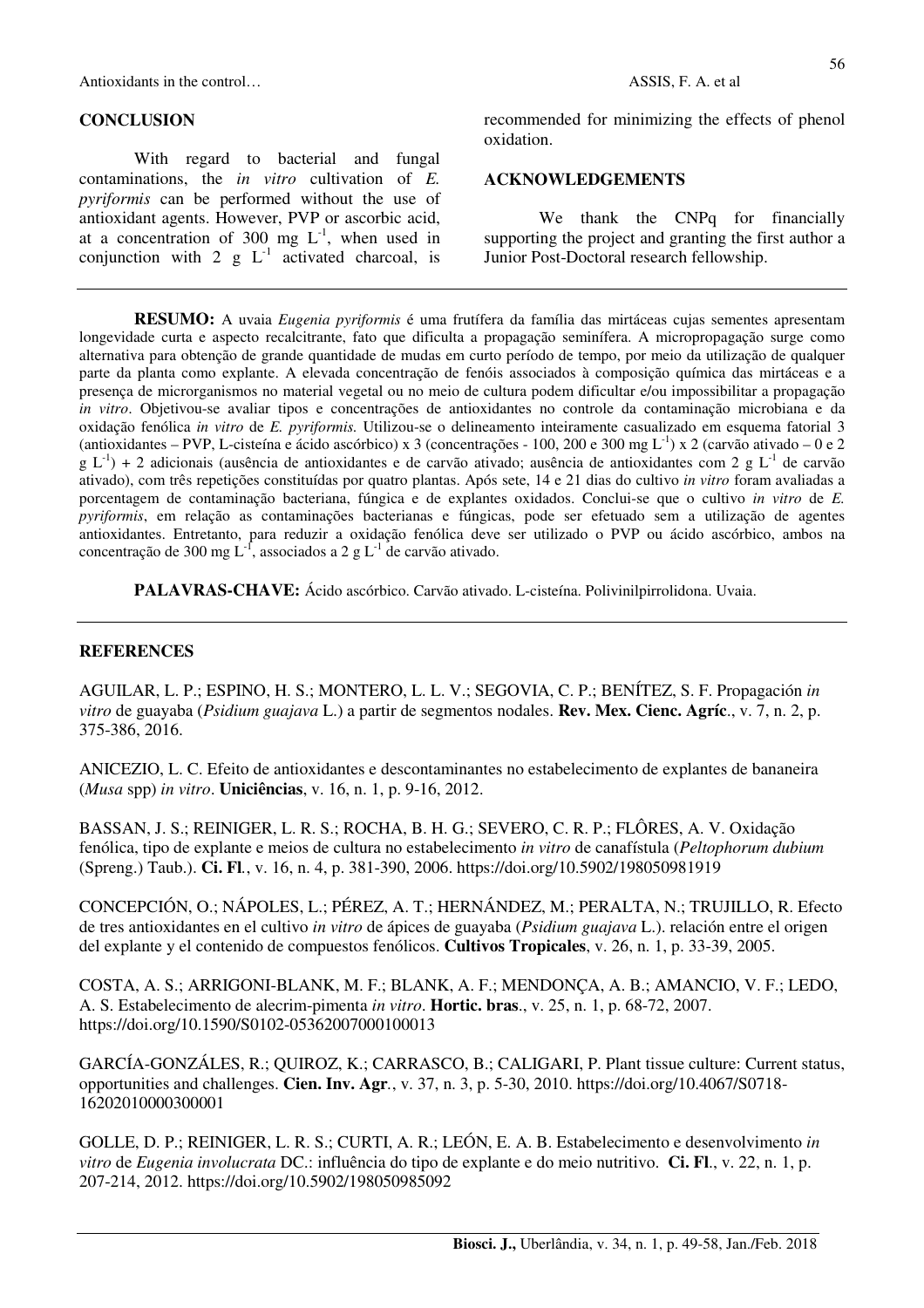GOLLE, D. P.; REINIGER, L. R. S.; BELLÉ, R. A.; CURTI, A. R. Desinfestação superficial de explantes isolados de ramos semilenhosos e herbáceos de *Eugenia involucrata* DC. (Myrtaceae). **Cerne**, v. 19, n. 1, p. 77-82, 2013. https://doi.org/10.1590/S0104-77602013000100010

HAMINIUK, C. W. I.; PLATA-OVIEDO, M. S. V.; MATTOS, G.; CARPES, S. T.; BRANCO, I. G. Extraction and quantification of phenolic acids and flavonols from *Eugenia pyriformis* using different solvents. **J Food Sci Technol**, v. 51, n. 10, p. 2862–2866, 2014. https://doi.org/10.1007/s13197-012-0759-z

LAUKKANEN, H.; RAUTIAINEN, L.; TAULAVUORI, E.; HOHTOLA, A. Changes in cellular structures and enzymatic activities during browning of Scots pine callus derived from mature buds. **Tree Physiol**, v. 20, n. 7, p. 467-475, 2000. https://doi.org/10.1093/treephys/20.7.467

LEONE, G. F.; ALMEIDA, C. V.; ABREU-TARAZI, M. F.; BATAGIN-PIOTTO, K. D.; ARTIOLI-COELHO, F. A.; ALMEIDA, M. Antibioticoterapia em microplantas de abacaxizeiro (*Ananas comosus*). **Cienc. Rural**, v. 46, n. 1, p. 89-94, 2016. https://doi.org/10.1590/0103-8478cr20130958

MAMANI, I.; AVERANGA, K.; ESPINOZA, B.; TERRAZAS, E. Establecimiento del sistema de generación *in vitro* de callos de *Lupinus mutabilis* Sweet (Tarwi) a partir de hipocótilos. **Revista de Ciencias Farmacéuticas y Bioquímicas**, v. 2, n. 1, p. 27-37, 2014.

MARINHO, M. J. M.; ALBUQUERQUE, C. C.; MORAIS, M. B.; SOUZA, M. C. G.; SILVA, K. M. B. Estabelecimento de protocolo para micropropagação de *Lippia gracilis* Schauer. **Rev. Bras. Pl. Med**. v. 13, n. 2, p. 246-252, 2011. https://doi.org/10.1590/S1516-05722011000200019

MÉNDEZ-ÁLVAREZ, D.; ABDELNOUR-ESQUIVEL, A. Establecimiento *in vitro* de *Terminalia amazonia*  (Gmel.) Excell. **Revista Forestal Mesoamericana Kurú**, v. 11, n. 27, p. 07-21, 2014.

MORAIS, T. P.; LUZ, J. M. Q.; SILVA, S. M.; RESENDE, R. F.; SILVA, A. S. Aplicações da cultura de tecidos em plantas medicinais. **Rev. Bras. Pl. Med.**, v.14, n.1, p.110-121, 2012. https://doi.org/10.1590/S1516- 05722012000100016

MURASHIGE, T.; SKOOG, F. A revised medium for rapid growth and bio-assays with tobacco tissue cultures. **Physiol. Plant.**, v. 15, n. 3, p. 437-496, 1962. https://doi.org/10.1111/j.1399-3054.1962.tb08052.x

NASCIMENTO, A. C.; PAIVA , R.; NOGUEIRA, R. C.; PORTO, J. M. P.; NOGUEIRA, G. F.; SOARES, F. P. BAP E AIB no cultivo *in vitro* de *Eugenia pyriformis* Cambess. **Rev. Acad. Ciênc. Agrár. Ambient.**, v. 6, n. 2, p. 223-228, 2008.

PEREIRA, J. E. S.; MATTOS, M. L. T.; FORTES, G. R. L. Identificação e controle com antibióticos de bactérias endofíticas contaminantes em explantes de batata micropropagados. **Pesq. agropec. bras.**, v. 38, n. 7, p. 827-834, 2003.

PINHAL, H. F.; ANASTÁCIO, M. R.; CARNEIRO, P. A. P.; SILVA, V. J.; MORAIS, T. P.; LUZ, J. M. Q. Aplicações da cultura de tecidos vegetais em fruteiras do Cerrado, **Cienc. Rural**, v. 41, n. 7, p. 1136-1142, 2011. https://doi.org/10.1590/S0103-84782011005000089

PLETSCH, M. Compostos naturais biologicamente ativos. Biotecnologia Cienc. Desenvolv., v.4, p.12-5, 1998.

R DEVELOPMENT CORE TEAM. R: a language and environment for statistical computing. Vienna, 2014. Disponível em: http://www.R-project.org. Acesso em: 1 jul. 2015.

RAMOS, S. L. F.; LOPES, M. T. G.; SAMPAIO, P. T. B.; CHAGAS, E. A.; PASQUAL, M.; SILVA, P. P. Tipo de explante e diferentes concentrações de sais em meio de cultura MS no estabelecimento *in vitro* de *Aniba canelilla*. **Revista de Ciências Agrárias**, v. 56, n. 4, p. 376-379, 2013. https://doi.org/10.4322/rca.2013.056